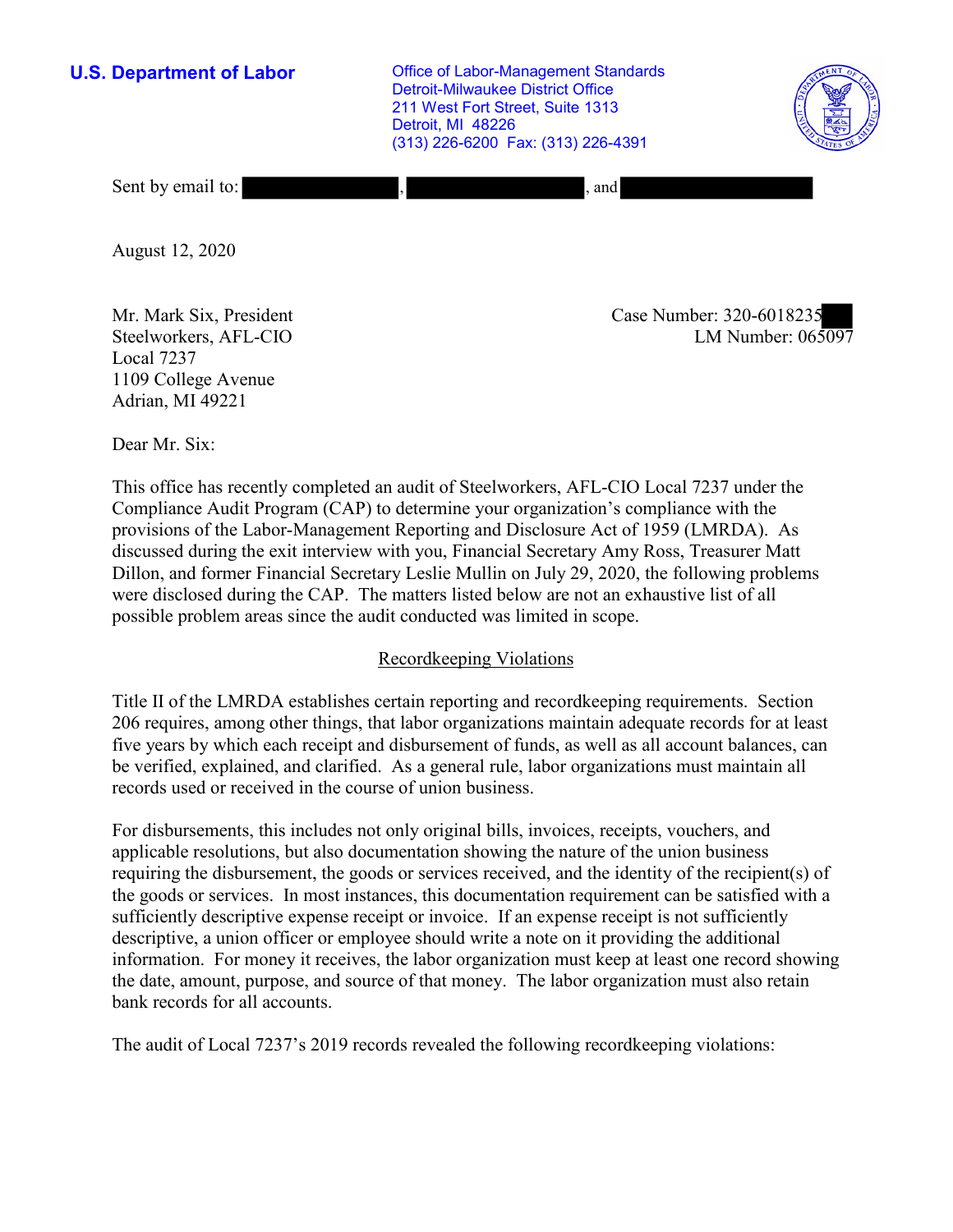#### 1. Disbursements to Vendors and General Reimbursed Expenses

 expenses she incurred while traveling for union business. In support of these expenses, Local Local 7237 did not retain adequate documentation for disbursements to vendors and payments to Ms. Ross, Recording Secretary Maria Marks, and Vice President Shannon Atkinson totaling at least \$2,656. For example, adequate supporting documentation was not retained for a \$[2,428.20](https://2,428.20) disbursement the union made to Westin Hotels and Resorts in Pittsburgh, Pennsylvania for lodging expenses members incurred to attend the 2018 United Steelworkers Health and Safety Conference. In support of this expense, Local 7237 only retained an expense voucher, which is not sufficient. As another example, itemized receipts were not retained for five reimbursements totaling \$104.26 paid to Ms. Atkinson for meal 72375 only retained expense vouchers and credit card signature receipts, which are not sufficient.

 retained. These itemized receipts are necessary to determine if such disbursements are for union business purposes and to sufficiently fulfill the recordkeeping requirement of LMRDA business conducted and the full names and titles of all persons who incurred the corresponding principal officers) of your union, who are required to sign your union's LM As noted above, labor organizations must retain original receipts, bills, and vouchers for all disbursements. Itemized receipts provided by restaurants to officers and employees must be Section 206. Records of meal expenses must include written explanations of the union restaurant charges. Also, the records retained must identify the names of the restaurants where the officers or employees incurred meal expenses. The president and treasurer (or report, are responsible for properly maintaining union records.

2. Reimbursed Auto Expenses

 You, Ms. Marks, and Ms. Mullin received reimbursement for the business use of your personal vehicles but did not retain adequate documentation to support payments to yourself and them totaling at least \$255 during audit period. Mileage reimbursements for you, Ms. Marks, and Ms. Mullin were claimed on expense vouchers that identified the dates of travel, locations traveled to and from, number of miles driven, and mileage reimbursement rate; however, many of the vouchers were not sufficient because they failed to adequately identify the union business conducted. The union must maintain records which identify the dates of travel, locations traveled to and from, and number of miles driven. The record must also show the business purpose of each use of a personal vehicle for business travel by an officer or employee who was reimbursed for mileage expenses.

3. Lost Wages

Local 7237 did not retain adequate documentation for lost wage reimbursement payments to you, Mr. Dillon, Ms. Ross, Ms. Mullin, Ms. Atkinson, and Ms. Marks totaling at least \$8,991 during the audit year. The union must maintain records in support of lost wage claims that identify each date lost wages were incurred, the number of hours lost on each date, the applicable rate of pay, and a description of the union business conducted. The audit found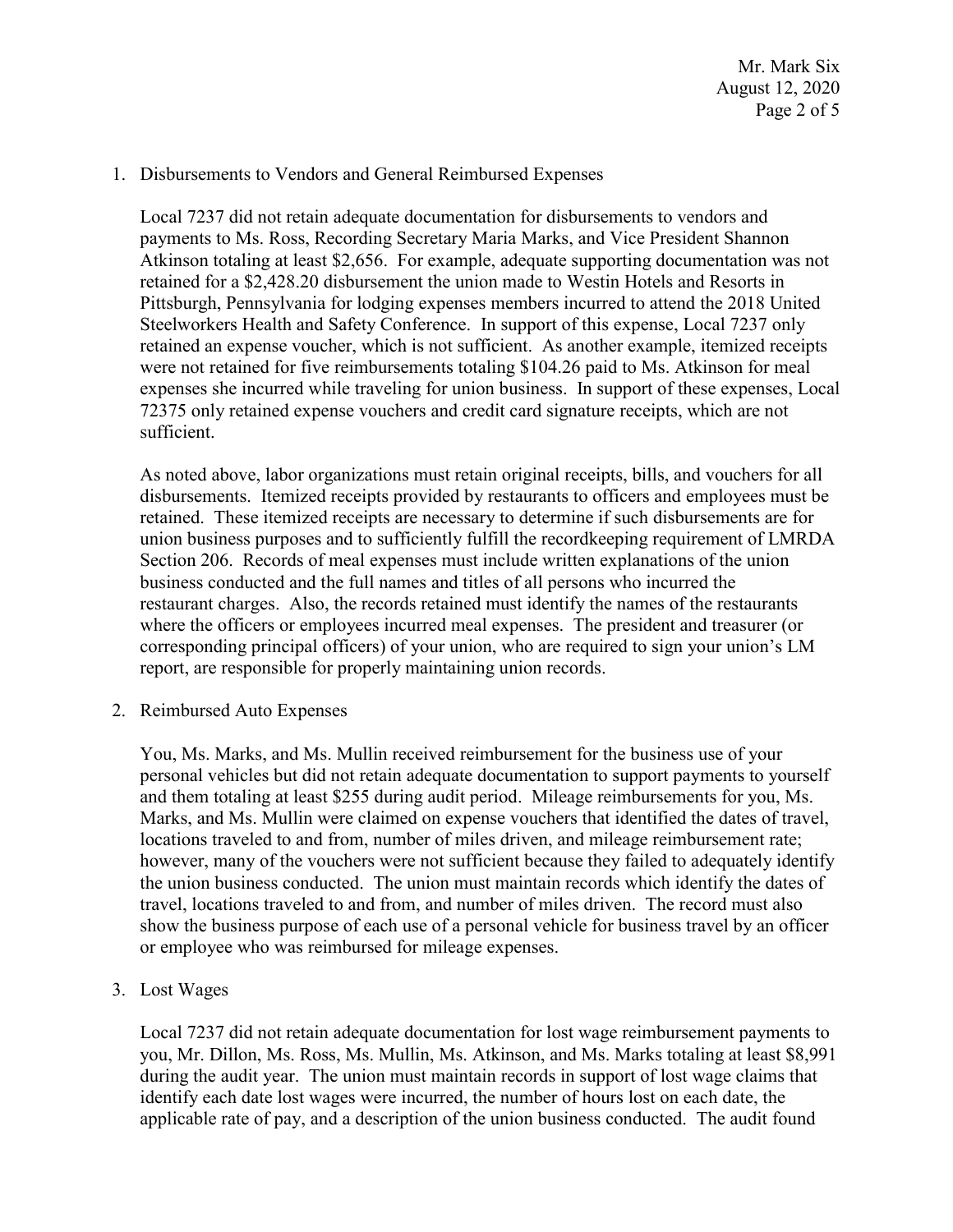that the union retained vouchers for lost wage reimbursements, but in many instances the vouchers were not sufficient because you, Mr. Dillon, Ms. Ross, Ms. Mullin, Ms. Atkinson, and Ms. Marks did not always adequately describe the union business conducted.

Following the exit interview, I emailed you a compliance tip sheet, *Union Lost Time Payments*, that contained a sample of an expense voucher Local 7237 may use to satisfy this requirement. The sample identifies the type of information and documentation that the local must maintain for lost wages and other officer expenses.

 Based on your assurance that Local 7237 will retain adequate documentation in the future, OLMS will take no further enforcement action at this time regarding the above violations.

## Reporting Violations

 Labor Organization Annual Report (Form LM-3) filed by Local 7237 for the fiscal year ended The audit disclosed a violation of LMRDA Section 201(b), which requires labor organizations to file annual financial reports accurately disclosing their financial condition and operations. The December 31, 2019, was deficient in the following areas:

1. Acquire/Dispose of Property

 union gave away gift cards totaling at least \$884 to new retirees during the audit year. The union must identify the type and value of any property received or given away in the additional information section of the LM report along with the identity of the recipient(s) or such as "members" or "new retirees." In addition, the union must report the cost, book value, Item 13 (During the reporting period did your organization acquire or dispose of any assets in any manner other than by purchase or sale?) should have been answered, "Yes," because the donor(s) of such property. The union does not have to itemize every recipient of such giveaways by name. The union can describe the recipients by broad categories if appropriate and trade-in allowance for assets that it traded in.

2. Disbursements to Officers

 7237's disbursements records indicate that you received gross salary (including lost time) of \$9,006; however, the total amount reported in Column D of Item 24 for you was \$9,155. It is Local 7237 over reported disbursements to you by at least \$149 in the amounts reported in Item 24 (All Officers and Disbursements to Officers), Column D (Gross Salary). Local not clear why Local 7237 over reported your gross salary (including lost time).

 total amount reported in Column E of Item 24 for Ms. Marks was \$581. Local 7273's Additionally, Local 7237 over reported reimbursements it made to Ms. Marks and did not include some reimbursements it made to you and Ms. Atkinson in the amounts reported in Item 24, Column E (Allowances and Other Disbursements). Local 7237's disbursements records indicate that Ms. Marks received reimbursed expenses totaling \$318; however, the disbursements records indicate that you and Ms. Atkinson received reimbursed expenses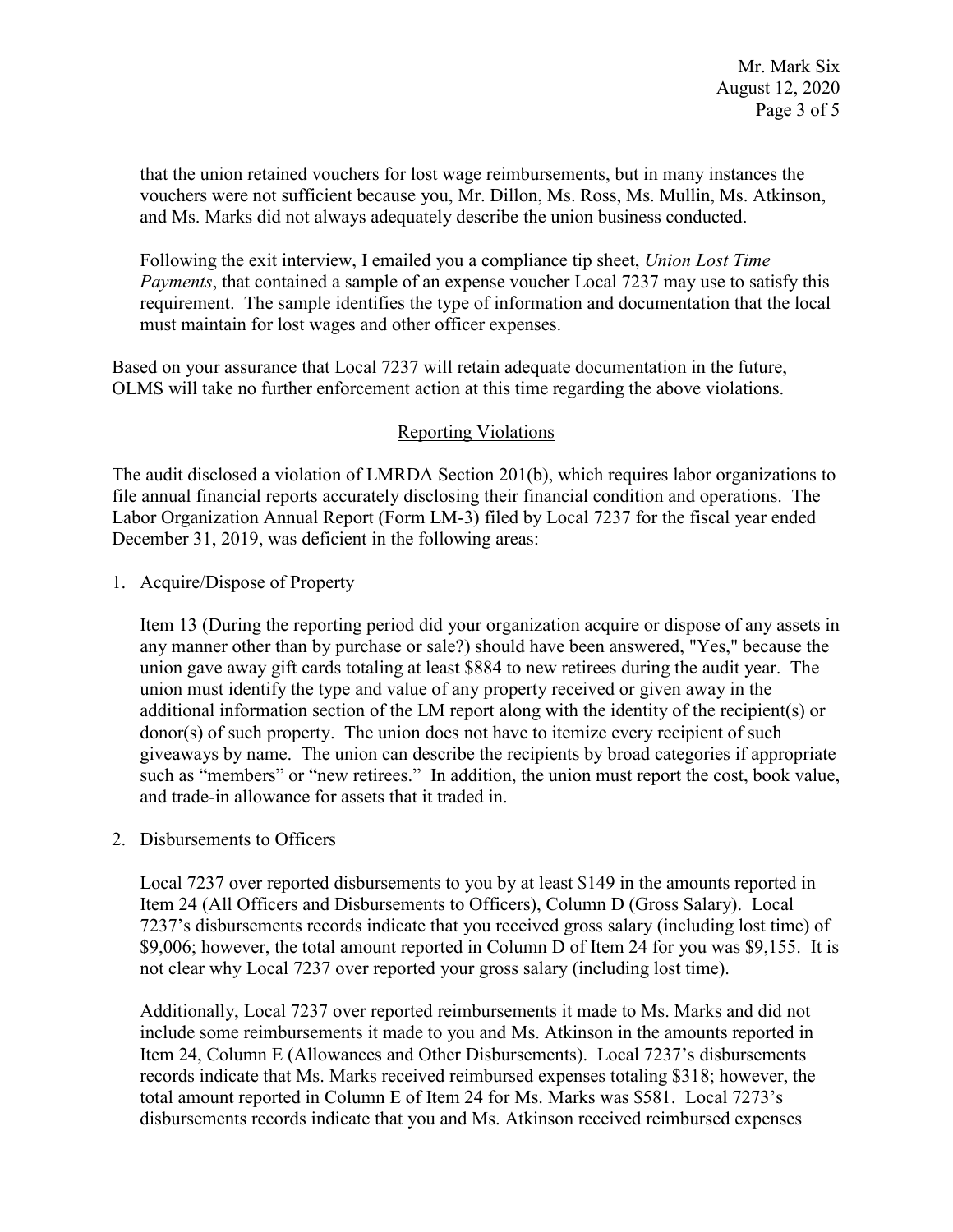totaling \$2,959; however, the total amount reported in Column E of Item 24 for you and Ms. Atkinson was \$2,310. Local 7237 appears to have erroneously reported some of its reimbursements to you and Ms. Atkinson in Item 48 (Office and Administrative Expense) or Item 54 (Other Disbursements). It is not clear why Local 7237 over reported the reimbursed expenses it paid Ms. Marks.

 report in Column E of Item 24 indirect disbursements made to another party (such as a credit disbursements for temporary lodging (such as a union check issued to a hotel) or for transportation by a public carrier (such as an airline) for an officer traveling on union Local 7237 must report in Column D of Item 24 gross salaries (before tax withholdings and other payroll deductions) of union officers, including disbursements for lost wages. Local 7237 must report in Column E of Item 24 direct disbursements to officers for reimbursement of expenses they incurred while conducting union business. In addition, the union must card company) for business expenses union personnel incur. However, indirect business should be reported in Item 48.

I am not requiring that Local 7237 file an amended LM report for 2019 to correct the deficient items, but Local 7237 has agreed to properly report the deficient items on all future reports it files with OLMS.

### Other Issue

Lost Wage Policy and Overpayments

During the audit year, Local 7237 made lost wage reimbursement to its officers totaling at least \$23,655; however, the union does not have written policies that document its lost wage reimbursement policies.

That audit revealed that Local 7237 reimbursed eight officers a total of [\\$10,364.52](https://10,364.52) to attend the monthly membership meetings. Local 7237 holds two meetings on the fourth Tuesday of each month; their start times alternate between three and eight hours apart every other month. Even though membership meetings typically only last between one and two hours, Local 7237 officers generally claimed eight hours of lost time on days the meetings were held eight hours apart. During the exit interview, you stated that officers typically remain on-site at the Disabled Veterans Association hall between meetings to conduct union business such as discussing grievances, union finances, and other union business.

 was lost or why she claimed reimbursement for it. Additionally, Ms. Mullin was reimbursed \$96.63 for "lost incentive pay (2018)" in April 2019. During the exit interview, Ms. Mullin wasn't able to adequately explain how the incentive pay

 To ensure compliance with the LMRDA and to safeguard union assets by promoting transparency and accountability, labor organizations should establish best practices for administering lost time payments. OLMS recommends that unions: (1) adopt clear policies and procedures for making lost time or similar payments, and (2) use vouchers that require detailed